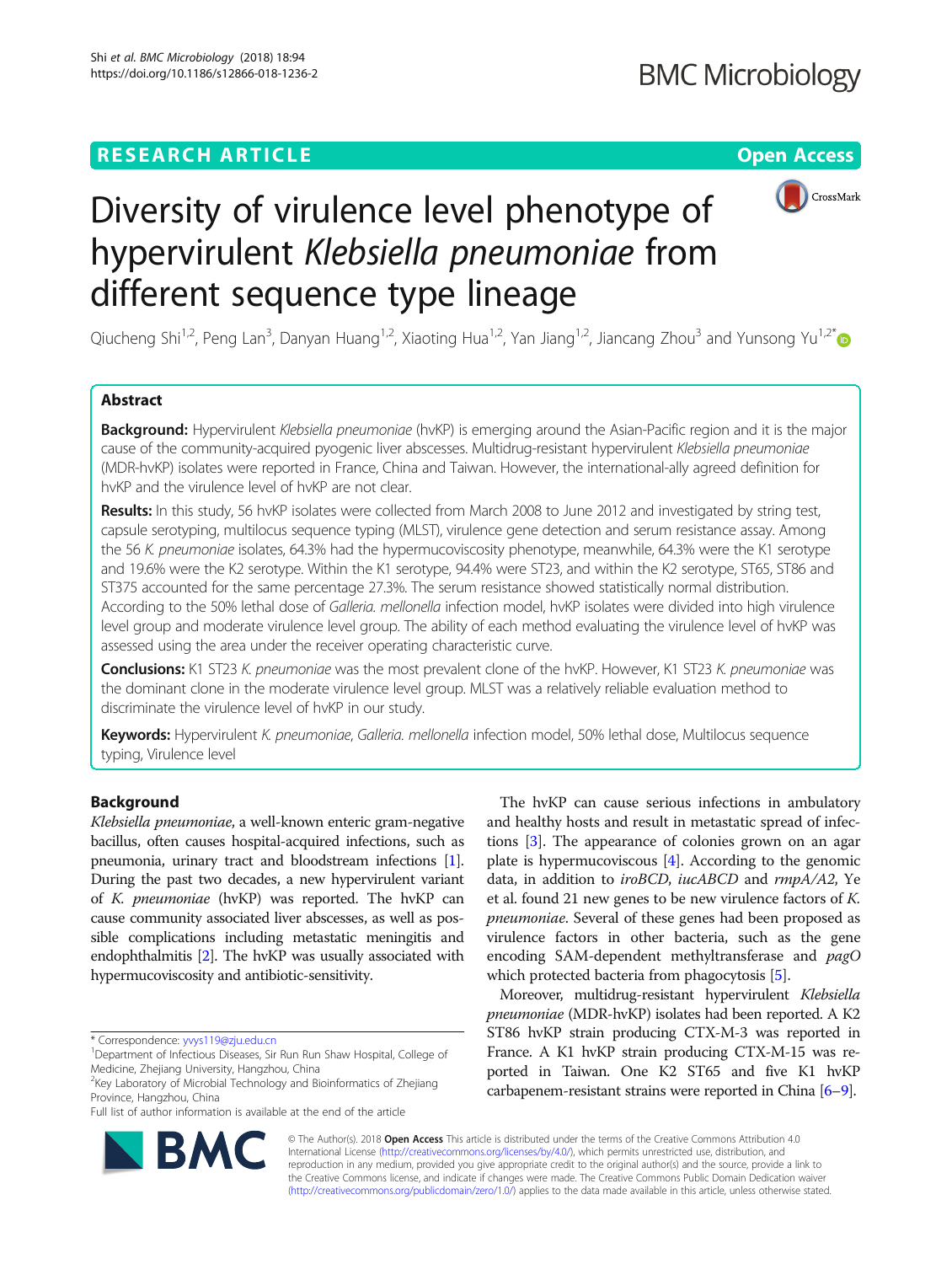Different terms of hvKP were used by investigators as there was no international-ally agreed definition. Basically, the definition of hvKP was based on the clinical manifestations, such as liver abscesses, metastatic meningitis and endophthalmitis [\[4\]](#page-4-0). Considering the life-threatening nature of liver abscess and the diversity of the patients' prognosis, discovering a predictable phenotype or gene to identify hvKP and the virulence level of hvKP is very critical. In this study, we determined the string test, serotyping, multilocus sequence typing, serum resistance and virulence-associated genes of 56 hvKP isolates. The virulence level of these isolates were verified by the  $LD_{50}$  of Galleria. mellonella infection model. Meanwhile, we compared the discriminating power of each method by the area under the receiver operating characteristic (AUROC) curve, the bigger AUROC was associated with better discriminative power.

# Results

G. mellonella haemolymph contains haemocytes, which function in a manner similar to phagocytes in mammals [[10\]](#page-4-0), therefore, the  $LD_{50}$  of G. mellonella larvae is a method used to verify the virulence level of hvKP. The  $LD_{50}$  values of all the isolates were distributed from 3.06 to  $5.84 \log_{10}$  CFU/ml. To analyse the characteristic phenotype and genes associated with virulence level, all the 56 isolates were separated into two groups, according to the density graph (Additional file [1](#page-4-0): Figure S1). Accordingly, 27 isolates with an  $LD_{50}$  less than 5.06  $log_{10}$  CFU/ml were defined as the high-virulence level (HVL), while the other 29 isolates fell into the moderate-virulence level (MVL) group. The results of statistical analyses between HVL and MVL groups were shown in Table 1.

To investigate whether the hypermucoviscosity phenotype can determine the virulence level of hvKP, all the isolates were verified by the string test. Among the 56 hvKP isolates, 36 isolates (64.3%) showed hypermucoviscosity. In the hypermucoviscosity isolates, 100% were rmpA positive, whereas in non-hypermucoviscosity isolates, 95% were  $rmpA$  positive (Fisher's exact test,  $p =$ 0.3571). By verifying the virulence level, 70.4% (19/27) had the hypermucoviscosity phenotype in the HVL group and 59.6% (17/29) in the MVL group had the hypermucoviscosity phenotype. The distribution of the hypermucoviscosity phenotype was compared between the two groups, and there was no statistically significant difference (Fisher's exact test,  $p = 0.4123$ ).

To determine the relationship of serotype and MLST among hvKP, we serotyped the isolates and found that 64.3% (36/56) of the isolates were the K1 serotype, 19.6% (11/56) were the K2 serotype, and the rest were the non-K1/K2 serotype. While the dominant sequence type was ST23 in the K1 serotype (34/36), and the sequence type

|  | <b>Table 1</b> The results of statistical analyses between high |  |
|--|-----------------------------------------------------------------|--|
|  | virulence level and moderate virulence level groups             |  |

|                            | $HVL(n = 27)$     | $MVL(n = 29)$     | <i>p</i> -value |
|----------------------------|-------------------|-------------------|-----------------|
| String Test                | 19 (70.4%)        | 17 (59.6%)        | 0.4123          |
| Serotype                   |                   |                   | $0.0112*$       |
| K1                         | 12 (44.4%)        | 24 (82.8%)        |                 |
| K <sub>2</sub>             | 8 (29.6%)         | 3 (10.3%)         |                 |
| <b>MLST</b>                |                   |                   |                 |
| <b>ST23</b>                | 12 (44.4%)        | 22 (75.9%)        | $0.0277*$       |
| Serum Resistance           | $49.9 \pm 0.72\%$ | $50.1 \pm 0.72\%$ | 0.7779          |
| Virulence-associated genes |                   |                   |                 |
| magA                       | 12 (44.4%)        | 24 (82.8%)        | $0.0048*$       |
| rmpA                       | 26 (96.3%)        | 29 (100%)         | 0.4821          |
| kfu                        | 27 (100%)         | 29 (100%)         | <b>NA</b>       |
| fimH                       | 27 (100%)         | 29 (100%)         | <b>NA</b>       |
| wabG                       | 27 (100%)         | 29 (100%)         | <b>NA</b>       |
| uge                        | 17 (63.0%)        | 23 (79.3%)        | 0.2397          |
| iroN                       | 27 (100%)         | 28 (96.6%)        | >0.9999         |
| iutA                       | 25 (92.6%)        | 26 (89.7%)        | >0.9999         |
| allS                       | 14 (51.9%)        | 24 (82.8%)        | $0.0214*$       |
| entB                       | 27 (100%)         | 28 (96.6%)        | >0.9999         |

 $*p < 0.05$ 

in the K2 serotype distributed more dispersedly. Within the K2 serotype, ST65, ST86 and ST375 shared the same percentage 27.3% (3/11), with others included one ST374 isolate and one ST380 isolate (Table [2\)](#page-2-0). In the HVL group, 44.4% (12/27) of the isolates were the K1 serotype, and 29.6% (8/27) were the K2 serotype. In the MVL group, however, 82.8% (24/29) of isolates were the K1 serotype, and 10.3% (3/29) were the K2 serotype (Chi-square,  $p =$ 0.0112). Likewise, in the HVL group, 44.4% (12/27) of isolates were ST23, and in the MVL group, 75.9% (22/29) of isolates were ST23 (Fisher's exact test,  $p = 0.0277$ ). The distributions of serotype and sequence type between the HVL and MVL groups were statistically significantly different, respectively.

To evaluate the viability of hvKP in foetal bovine serum (FBS), a serum resistance test was performed. The viability of hvKP in FBS reflected its virulence level, the lower the value of serum resistance, the higher the proportion of bacteria surviving. The serum resistance of 56 hvKP isolates was distributed from 42.4 to 59.8%, and showed statistically normal distribution (Shapiro- wilk normality test,  $p = 0.4354$ ). By verifying the virulence level, the serum resistance of the 56 hvKP isolates showed that the diversity of serum resistance between the two groups was not significantly different (Unpaired t test,  $p = 0.7779$ ).

To determine the connection between the virulence level of hvKP and virulence-associated genes, magA,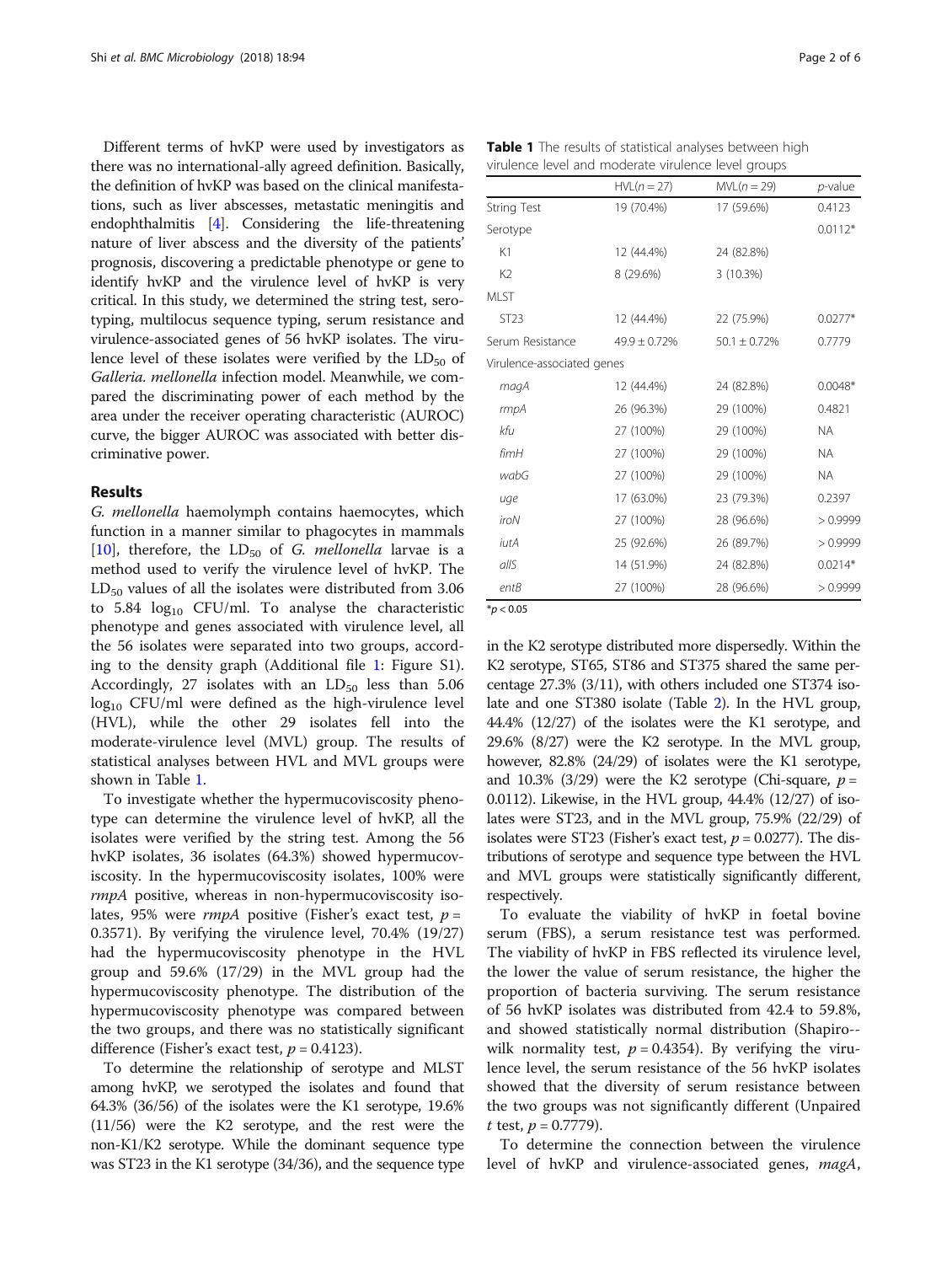<span id="page-2-0"></span>Table 2 Serotype and MLST of 56 hypervirulent Klebsiella pneumoniae isolates

| Serotype       | <b>MLST</b>      | Isolates    | Total       |
|----------------|------------------|-------------|-------------|
| K1             | ST <sub>23</sub> | 34 (94.4%)  | 36 (64.3%)  |
|                | ST367            | 1(2.8%)     |             |
|                | ST700            | $1(2.8\%)$  |             |
| K <sub>2</sub> | ST65             | 3 (27.3%)   | 11 (19.6%)  |
|                | ST86             | 3 (27.3%)   |             |
|                | ST375            | 3 (27.3%)   |             |
|                | ST374            | $1(9.1\%)$  |             |
|                | ST380            | $1(9.1\%)$  |             |
| Non-K1/K2      | ST <sub>25</sub> | 2 (22.2%)   | $9(16.1\%)$ |
|                | ST29             | 2 (22.2%)   |             |
|                | ST660            | 2 (22.2%)   |             |
|                | ST806            | $1(11.1\%)$ |             |
|                | ST1049           | $1(11.1\%)$ |             |
|                | ST1764           | $1(11.1\%)$ |             |

64.3% K. pneumoniae isolates were the K1 serotype, 19.6% were the K2 serotype, and the rest were the non-K1/K2 serotype. The dominant sequence type was ST23 in the K1 serotype (34/36). Within the K2 serotype, ST65, ST86 and ST375 accounted for 27.3% of isolates, respectively. Others included one ST374 isolate and one ST380 isolate

rmpA, kfu, fimH, wabG, uge, iroN, iutA, allS and entB were screened. Genes such as kfu, fimH and wabG existed in all the 56 isolates, while entB, iutA, iroN, rmpA were detected in more than 90% of the isolates. For magA, 44.4% (12/27) of the isolates in the HVL group were positive and 82.8% (24/29) in the MVL group were positive, which showed a statistically significant difference between the two groups (Fisher's exact test,  $p = 0.0048$ ). Regarding *allS*, in the HVL group, 51.9% (14/27) of isolates were positive, but in the MVL group, 89.7% (26/29) of isolates were positive, which showed a statistically significant difference between the two groups (Fisher's exact test,  $p = 0.0214$ ). There was no statistically significant difference between the two groups in genes like rmpA, uge, iutA, iroN and entB. For example, 92.6% (25/27) of the isolates in the HVL group and 89.7% (26/29) of the isolates in the MVL group were *iutA* positive (Fisher's exact test,  $p > 0.9999$ ).

To evaluate the discriminative power of all the methods above, receiver operating characteristic (ROC) curves were performed. MLST was found to be a relatively reliable evaluation method to determine the virulence level of hvKP (AUROC 0.7542, 95% confidence interval [95% CI] 0.6459–0.8625), followed by serotype (AUROC 0.6948, 95% CI 0.5745–0.8150) and magA gene (AUROC 0.6731, 95% CI 0.5542–0.7819) (Fig. 1a). The AUROC results of all the methods were shown in the



0.5542–0.7919), rmpA (AUROC 0.5185, 95% CI 0.4822–0.5548), iroN (AUROC 0.5172, 95% CI 0.4834–0.5510), iutA (AUROC 0.5147, 95% CI 0.4391–0.5903), entB (AUROC 0.5172, 95% CI 0.4834–0.5510), uge (AUROC 0.5817, 95% CI 0.4624–0.7011), allS (AUROC 0.6545, 95% CI 0.5357–0.7733), serum resistance (AUROC 0.5045, 95% CI 0.3475–0.6614), serotype (AUROC 0.6948, 95% CI 0.5745–0.8150), and MLST (AUROC 0.7542, 95% CI 0.6459–0.8625). b The results of statistical analysis and the value of AUROC for different methods. The blue bars mean p value < 0.05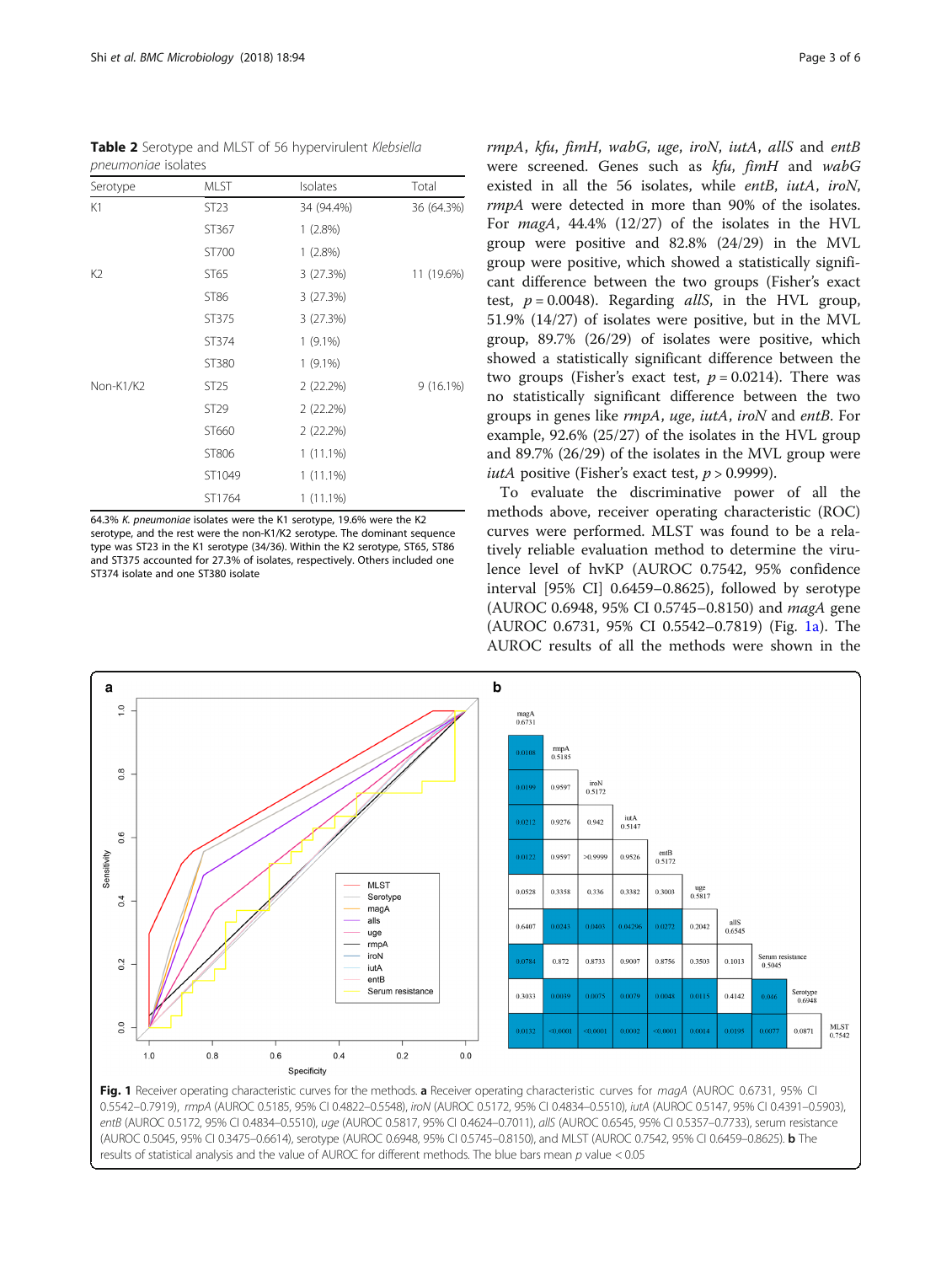Fig. [1b](#page-2-0). Statistical analysis showed a significant difference between MLST and *magA* ( $p = 0.0132$ ).

# **Discussion**

According to Fang et al., the string test, which reflects the hypermucoviscous phenotype, is the preferable laboratory-based surrogate marker for hvKP presently available and rmpA is important for hypermucoviscosity phenotype [[11](#page-5-0)]. However, in this study, 95% of non-hypermucoviscosity isolates were rmpA positive, evaluated that rmpA gene is not sufficient for hypermucoviscosity phenotype. Second, the hypermucoviscosity phenotype was not statistically different between the two virulence level groups. Therefore, the string test is not a sensitive method to assess virulence level in hvKP. This is in agreement with a recent review, which suggests that hypermucoviscosity is not an appropriate phenotype of hypervirulence, and the hypermucoviscosity of K. pneu*moniae* is not equal to hvKP  $[12]$  $[12]$ .

The K1 serotype of K. pneumoniae isolates contributed to 64.3% of hvKP, which was higher than the previous report in mainland China (39.2% and 43%) [[13](#page-5-0), [14\]](#page-5-0). The prevalence of the K1 serotype was statistically higher than the K2 and non-K1/K2 serotype in this study. Our MLST data matched the Bialek-Davenet et al. report, wherein most isolates of serotype K1 belonged to Clone Group 23 (CG23), and STs associated with serotype K2 were distributed into 3 main CGs: CG86, CG375, and CG380 [[15\]](#page-5-0). In summary, the K1 ST23 isolates were the dominant clone of hvKP in China.

The K1 ST23 isolates occupied a higher proportion of the MVL group than the K2 serotype, which suggested that the K1 ST23 isolates had a moderate virulence level among the hvKP isolates. Compared to the AUROC of serotype, the AUROC of MLST showed a bigger area, which suggested that MLST was a relatively reliable method to evaluate the virulence level of hvKP. Further research will be needed to determine whether K1 ST23 isolates are in moderate virulence level than the other K. pneumoniae serotypes.

Virulence-associated genes were great for evaluating the hvKP, and some of the virulence-associated genes generally existed in the isolates of this study [\[13,](#page-5-0) [16\]](#page-5-0). In this study, virulence factors (*magA*, and *allS*) were highly associated with virulence level and were more prevalent in the MVL group. Other virulence factors showed no association with virulence level. Because of the complexity of the genetic background in clinical isolates, virulence-associated genes may not be a good choice to verify the virulence level of hvKP.

# Conclusion

The string test, serum resistance assay, virulence-associated genes, serotype, and MLST are determined in hvKP isolates.

In summary, the string test and serum resistance assay are not proper methods to assess hvKP. The virulence level of these isolates are diverse. The  $LD_{50}$  of G. mellonella is probably suitable for verifying the virulence level, but it is not simple or convenient. MLST is relatively reliable to evaluate the virulence level of hvKP at present. Clinical infections are complicated and determined by both the bacteria and the host. K1 ST23 hvKP isolates are dominant in the Asian-Pacific region. Our data indicates that the K1 ST23 serotype isolates are in relatively moderate virulence level.

# Methods

# Collection and identification of K. pneumoniae clinical isolates

From March 2008 to June 2012, a total of 56 isolates of K. pneumoniae were isolated from patients with liver abscess in the first affiliated hospital of Zhejiang University. These isolates were defined as hvKP according to Shon and Russo [[17\]](#page-5-0). The *K. pneumoniae* isolates included in this study were identified by 16S rRNA Sanger sequencing and the primers used were 27F (AGAG TTTGATCCTGGCTCAG) and 1492R (TACGGCTAC CTTGTTACGACTT).

# Hypermucoviscosity phenotypical identification of K. pneumoniae isolates

The hypermucoviscosity phenotypes of K. *pneumoniae* isolates were determined by the string test [\[18\]](#page-5-0). Briefly, a positive string test is the formation of a viscous string > 5 mm in length when a colony is grown on a blood agar plate at 37 °C overnight and stretched by an inoculation loop.

# Serum resistance assay

The serum resistance of each bacteria was determined by the method introduced by Mu et al. [[19\]](#page-5-0). Briefly, four independent cultures per strain were grown overnight in Mueller–Hinton (MH) broth, diluted 1:1000 [MH broth or 20% foetal bovine serum (FBS) MH Broth] and aliquoted into a honeycomb 100-well plate in three replicates. The plate was agitated at 37 °C. The OD600 of each culture was determined every 5 mins for 16 h using the Bio-Screen (BioScreen Testing Services, Inc., Finland). The growth rate was estimated by an R script based on the OD600 curves [\[20\]](#page-5-0). The results were expressed as the ratio of the growth rate in 20% FBS MH broth and MH broth.

# Detection of serotype, virulence-associated genes and multilocus sequence typing (MLST)

In the project, serotype-specific genes for the K1 and K2 capsular serotypes and virulence-associated genes including magA, rmpA, kfu, fimH, wabG, uge, iroN, iutA, allS and entB were all amplified by polymerase chain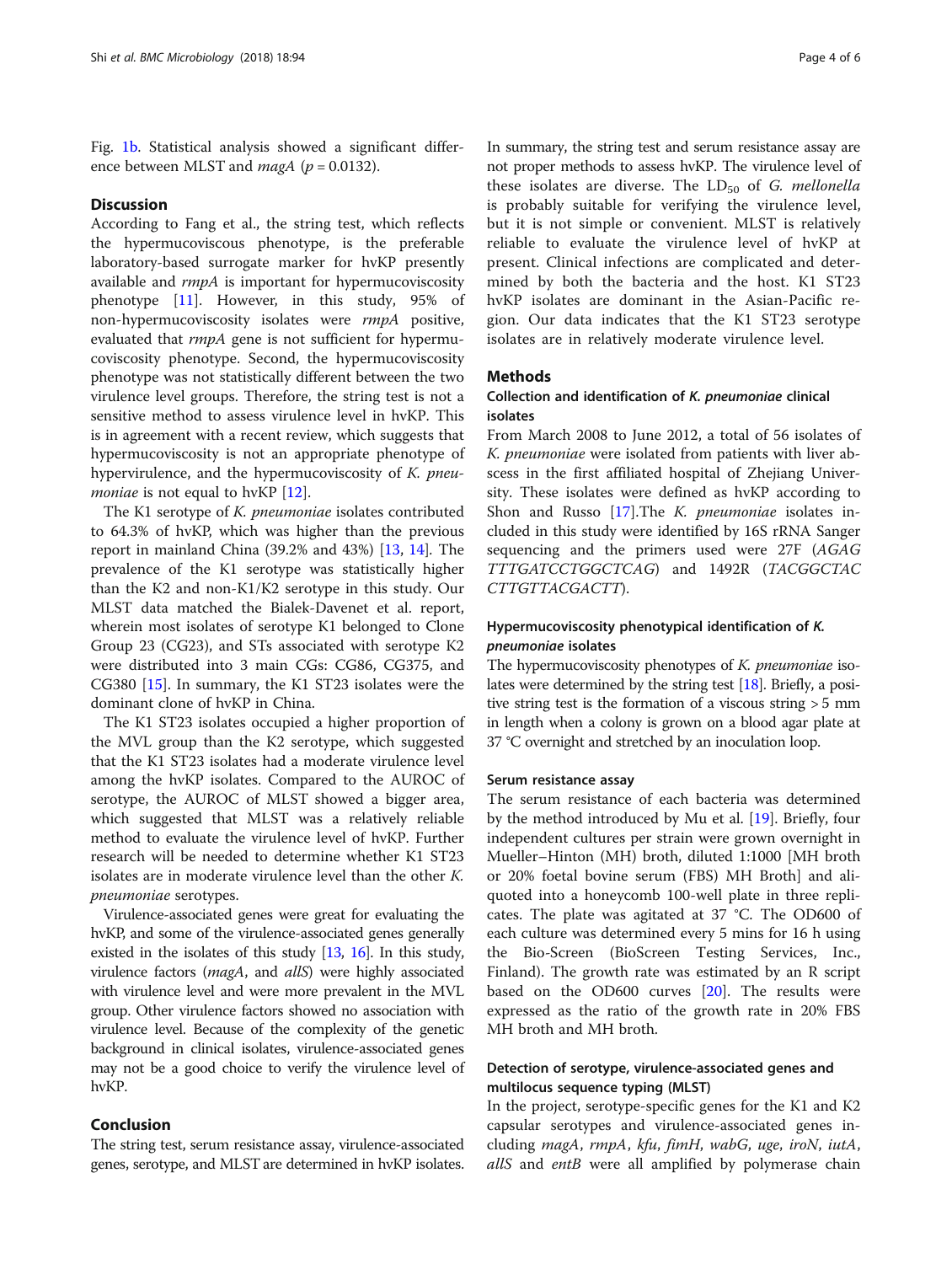<span id="page-4-0"></span>reaction (PCR). The primers used were shown in the Additional file 2: Table S1. MLST of K. pneumoniae was performed as previously described ([http://bigsdb.pas](http://bigsdb.pasteur.fr/klebsiella/primers_used.html)[teur.fr/klebsiella/primers\\_used.html\)](http://bigsdb.pasteur.fr/klebsiella/primers_used.html).

# 50% lethal dose (LD $_{50}$ ) of G.mellonella infection model

G. mellonella larvae were acquired from an insect mass-rearing plant in Shandong and kept in darkness at 4 °C. They were used within 12 days since reception. For  $LD_{50}$  experiments, a series of 10-fold serial dilutions of overnight incubation bacteria were diluted in PBS, of which the CFU was approximately  $10^9$  per millilitre. Then serial dilutions of K. pneumoniae in PBS were injected into G. mellonella larvae [[21\]](#page-5-0). Ten larvae were injected at each dilution and incubated at 37 °C in the darkness. The dead larvae were counted for three days after injection. For each isolate, the  $LD_{50}$  was calculated according to the probit model, and the results were expressed as  $log_{10}$  LD<sub>50</sub> [\[22](#page-5-0)].

# Statistical analysis

The Shapiro-Wilk normality test was performed to test the normality of the distribution of quantitative variables. For categorical variables, comparisons were performed by Chi-square analysis or Fisher's exact test. All the quantitative variables that were normally distributed were presented as mean  $\pm$  SD and compared by *t*-test. A  $p$  value < 0.05 was considered statistically significant. The ability of each method to discriminate the virulence level of K. pneumoniae was assessed by the area under the receiver operating characteristic (AUROC) curve, and the discriminative ability of the AUROC curves were compared by Delong's test. The statistical software used was Prism5 (GraphPad Software, lnc.) and R 3.3.3 (pROC packages) for Windows.

# Additional files

[Additional file 1:](https://doi.org/10.1186/s12866-018-1236-2) Figure S1. The density graph of LD<sub>50</sub> of 56 hypervirulent Klebsiella pneumoniae isolates. (PDF 481 kb)

[Additional file 2:](https://doi.org/10.1186/s12866-018-1236-2) Table S1. PCR primers used for studying Serotype and Virulence-Associated Genes of Klebsiella pneumoniae isolates. (PDF 481 kb) (DOCX 27 kb)

## Funding

This work was supported by the National Natural Science Foundation of China (81672067), the Natural Science Foundation of Zhejiang province, China (LY17H190004) and the Key Research and Development Programme of Zhejiang (2015C03046). These funding had no role in the design of the study and collection, analysis, and interpretation of data and in writing the manuscript.

#### Availability of data and materials

The datasets used and/or analysed during the current study available from the corresponding author on reasonable request.

# Authors' contributions

QS participated in the study design, collected the specimens, carried out laboratory work, analysed the data, and drafted the manuscript. PL participated in the study design, carried out laboratory work, and analysed the data. DH carried out laboratory work. XH, YJ and JZ conceived the study, and edited the manuscript. YY conceived the study, participated in its design and coordination, edited the manuscript, and received the majority of funding needed to complete the research. All authors read and approved the final manuscript.

# Ethics approval and consent to participate

It was a retrospective study and which was approved by the ethnic committee of 1st affiliated hospital of Zhejiang University School of medicine and the informed consents were waived.

#### Consent for publication

Not Applicable.

#### Competing interests

The authors declare that they have no competing interests.

# Publisher's Note

Springer Nature remains neutral with regard to jurisdictional claims in published maps and institutional affiliations.

#### Author details

<sup>1</sup>Department of Infectious Diseases, Sir Run Run Shaw Hospital, College of Medicine, Zhejiang University, Hangzhou, China. <sup>2</sup>Key Laboratory of Microbial Technology and Bioinformatics of Zhejiang Province, Hangzhou, China. <sup>3</sup>Department of Critical Care Medicine, Sir Run Run Shaw Hospital, College of Medicine, Zhejiang University, Hangzhou, China.

# Received: 24 March 2018 Accepted: 16 August 2018 Published online: 29 August 2018

### References

- 1. Lery LM, Frangeul L, Tomas A, Passet V, Almeida AS, Bialek-Davenet S, Barbe V, Bengoechea JA, Sansonetti P, Brisse S, et al. Comparative analysis of Klebsiella pneumoniae genomes identifies a phospholipase D family protein as a novel virulence factor. BMC Biol. 2014;12:41.
- 2. Ko WC, Paterson DL, Sagnimeni AJ, Hansen DS, Von Gottberg A, Mohapatra S, Casellas JM, Goossens H, Mulazimoglu L, Trenholme G, et al. Communityacquired Klebsiella pneumoniae bacteremia: global differences in clinical patterns. Emerg Infect Dis. 2002;8(2):160–6.
- 3. Pomakova DK, Hsiao CB, Beanan JM, Olson R, MacDonald U, Keynan Y, Russo TA. Clinical and phenotypic differences between classic and hypervirulent Klebsiella pneumoniae: an emerging and under-recognized pathogenic variant. Eur J Clin Microbiol Infect Dis. 2012;31(6):981–9.
- 4. Shon AS, Bajwa RP, Russo TA. Hypervirulent (hypermucoviscous) Klebsiella pneumoniae: a new and dangerous breed. Virulence. 2013;4(2):107–18.
- 5. Ye M, Tu J, Jiang J, Bi Y, You W, Zhang Y, Ren J, Zhu T, Cao Z, Yu Z, et al. Clinical and genomic analysis of liver abscess-causing Klebsiella pneumoniae identifies new liver abscess-associated virulence genes. Front Cell Infect Microbiol. 2016;6:165.
- 6. Surgers L, Boyd A, Girard PM, Arlet G, Decre D. ESBL-producing strain of Hypervirulent Klebsiella pneumoniae K2, France. Emerg Infect Dis. 2016;22(9):1687–8.
- 7. Zhang Y, Zeng J, Liu W, Zhao F, Hu Z, Zhao C, Wang Q, Wang X, Chen H, Li H, et al. Emergence of a hypervirulent carbapenem-resistant Klebsiella pneumoniae isolate from clinical infections in China. J Inf Secur. 2015;71(5):553–60.
- Zhang R, Lin D, Chan EW, Gu D, Chen GX, Chen S. Emergence of Carbapenem-resistant serotype K1 Hypervirulent Klebsiella pneumoniae strains in China. Antimicrob Agents Chemother. 2016;60(1):709–11.
- 9. Su SC, Siu LK, Ma L, Yeh KM, Fung CP, Lin JC, Chang FY. Communityacquired liver abscess caused by serotype K1 Klebsiella pneumoniae with CTX-M-15-type extended-spectrum beta-lactamase. Antimicrob Agents Chemother. 2008;52(2):804–5.
- 10. Kavanagh K, Reeves EP. Exploiting the potential of insects for in vivo pathogenicity testing of microbial pathogens. FEMS Microbiol Rev. 2004; 28(1):101–12.